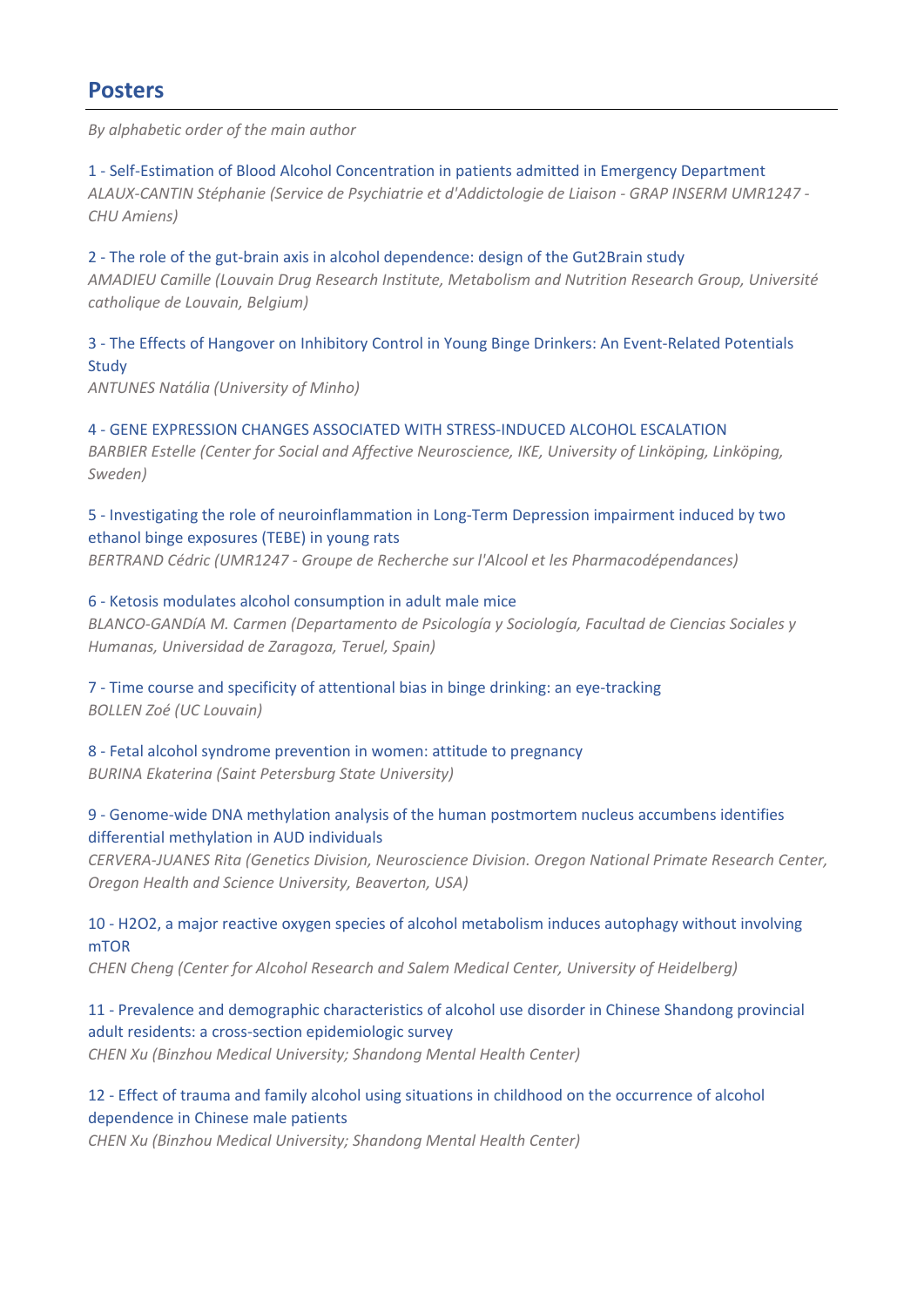## 13 ‐ Cross‐modal processing of emotions in Severe Alcohol Use Disorders: impaired discrimination of anger and fear under dynamic audiovisual conditions

*CREUPELANDT Coralie (Institute of research in Psychology & Institute of Neuroscience, UC Louvain)* 

## 14 ‐ A NEW ANIMAL MODEL OF PAIN‐INDUCED ALCOHOL RELAPSE: INVOLVEMENT OF MU AND KAPPA OPIOID RECEPTORS IN THE MESOCORTICOLIMBIC SYSTEM

*CUITAVI Javier (Department of Pharmacy and Pharmaceutical Technology and Parasitology, University of Valencia, Spain)* 

## 15 ‐ Adipokines (adipocytokines), selected clinical and nutritional variables in the patients with alcohol dependence

*CZARNECKI Damian (Department of Psychiatric Nursing, Bydgoszcz, Poland)* 

## 16 ‐ INVOLVEMENT OF NEUROINFLAMMATION IN THE EFFECTS OF TWO ETHANOL BINGE EPISODES DURING ADOLESCENCE ON CA1 HIPPOCAMPAL SYNAPTIC PLASTICITY

*DESCHAMPS Chloé (INSERM U1247 ‐ GRAP)* 

## 17 ‐ The FASD Resource Center in Reunion Island: Back to 3 years of activity.

*DORAY Bérénice (Centre Ressources ETCAF Fondation Père Favron – CHU de La Réunion ‐ France)* 

## 18 ‐ SUPPRESSION of ETHANOL INDUCED NEUROINFLAMMATION BY PPAR‐? AGONISTS IN AN ANIMAL MODEL OF FASD

*DREW Paul (University of Arkansas for Medical Sciences)* 

## 19 ‐ Alcohol‐related abnormalities in the early postnatal period can be corrected by multitarget low‐affinity agonist of sigma‐1, MT1 and MT3 receptors

*DURNEV Andrei (Federal State Budgetary Institution Research Zakusov Institute of Pharmacology)* 

## 20 ‐ "Alcohol and you?" A two day assessment program with a multidisciplinary team *FABRY Lauriane (Centre Hospitalier Universitaire Brugmann, Université Libre de Bruxelles, Belgique)*

21 - The role of Alcohol on Iron metabolism and Erythropoiesis in Acute and Chronic Alcohol Mouse model *FARAZ Faiza (Center for Alcohol Research and Salem Medical Center, University of Heidelberg)* 

## 22 ‐ Alcohol use disorder and comorbid depression: a randomised controlled trial investigating the effectiveness of supportive text messages in aiding recovery *FARREN Conor (Trinity College Dublin)*

## 23 ‐ HISTORICAL KEYPOINTS IN THE CONCEPT, DEFINITION and PATHOGENESIS OF ALCOHOLIC CARDIOMYOPATHY.

*FERNANDEZ SOLA JOAQUIM (Alcohol Unit Hospital Clínic. IDIBAPS. University of Barcelona)* 

## 24 - N-acetylcysteine alters GLT-1 and ?Fos B expression in the dorsolateral striatum of long-term ethanolexperienced rats during the abstinence period

*FERNáNDEZ‐RODRíGUEZ Sandra (Department of Pharmacy and Pharmaceutical Technology and Parasitology. University of Valencia)* 

# 25 ‐ HCC alcohol exposure inhibits the suppressor of tumor SLAMF3

*FOUQUET Grégory (GRAP Inserm U1247)* 

## 26 ‐ Perceptions of alcohol use during pregnancy in France, Spain and Portugal – a cross‐cultural qualitative study

*FRANCO Renata (Department of Psychology, Institut Catholique de Toulouse)*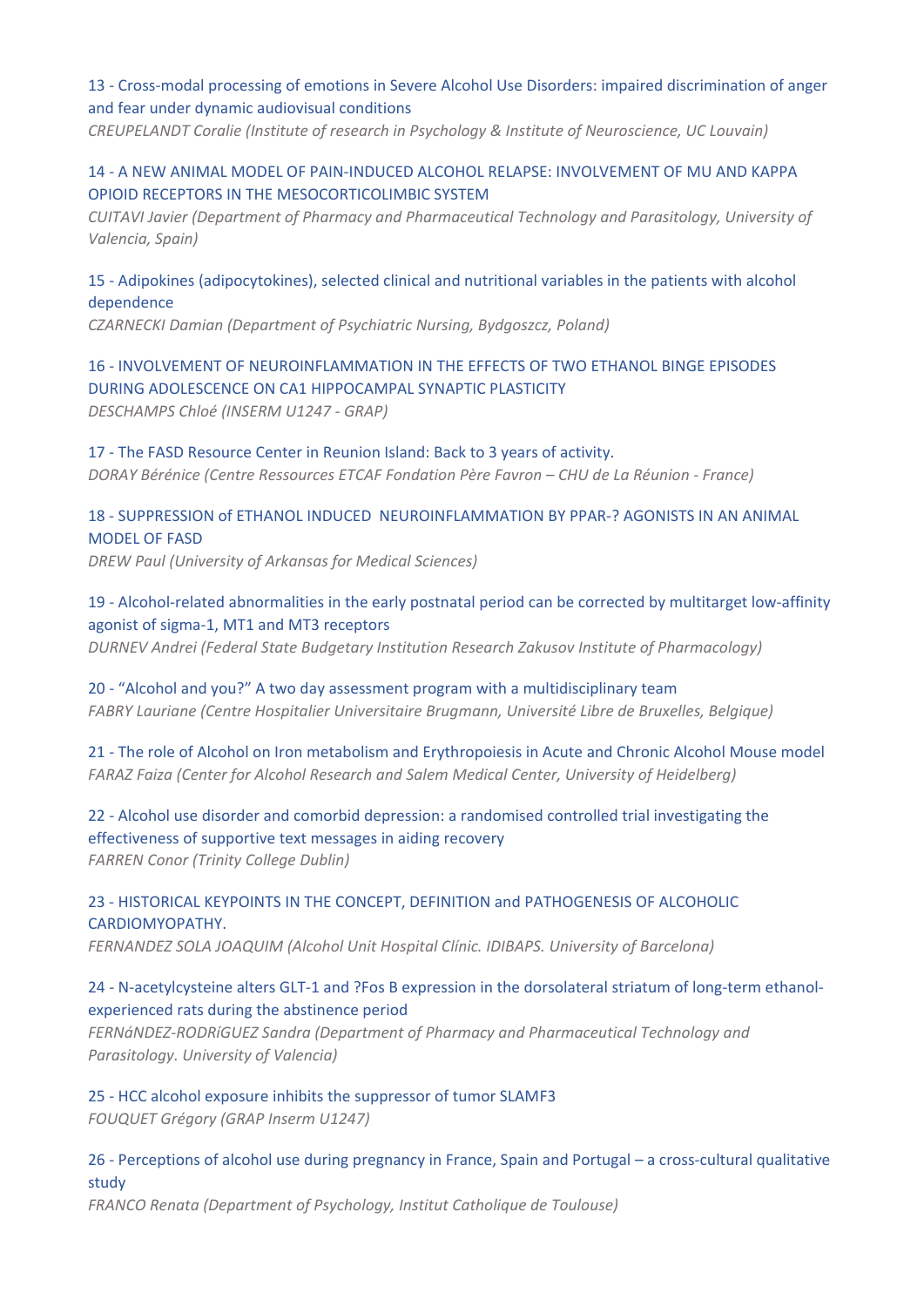#### 27 ‐ A MULTI‐LEVEL APPROACH FOR PREVENTION OF UNDERAGE DRINKING ON CALIFORNIA INDIAN RESERVATIONS: EFFICACY AND MECHANISM OF BEHAVIOR CHANGE IN ADULTS AND ADOLESCENTS

*GILDE David (The Scripps Research Institute, Molecular and Cellular Neuroscience Department, La Jolla, USA)* 

28 ‐ INCIDENT NEOPLASIA AMONG HEAVY ALCOHOLICS: RELATIONSHIP WITH BODY COMPOSITION *GONZALEZ‐NAVARRETE Lourdes (Servicio de Medicina Interna..Hospital Universitario de Canarias)* 

### 29 ‐ Neural responses to multisensory alcohol cues in heavy‐drinking smokers *GOODYEAR Kimberly (Brown University)*

## 30 ‐ A Polymer‐curcumin conjugate ameliorates the neuroinflammation associated with chronic alcohol treatment in mice

*GUERRI Consuelo (Prince Felipe Research Center, Valencia, 46012, Spain)* 

## 31 ‐ Ocimum sanctum suppresses alcohol abstinence‐induced depression‐like behavior through regulation of biochemical and GRIN2A, GRIN2B gene expression of NMDA receptor signaling in rats *GUPTA GIRDHARI LAL (Department of Pharmacology, School of Pharmacy & Technology Management, Maharashtra, India)*

32 ‐ Nucleus reuniens of ventral midline thalamus is highly susceptible to permanent neuron loss in the rat model of binge drinking during third trimester *GURSKY Zachary (University of Delaware)* 

33 ‐ Chemogenetic Manipulation of Nucleus Accumbens and Insula Activity Modulates Alcohol Consumption in Rats

*HAARANEN Mia (University of Helsinki, Faculty of Medicine, Department of Pharmacology)* 

34 ‐ Plus or minus–baclofen in alcohol use disorder: identification of responders and of the role of dopamine release in the nucleus accumbens in the efficacy of the different enantiomers *JEANBLANC Jérôme (University of Picardie Jules Verne)* 

## 35 ‐ Correlation between self‐reported alcohol‐intake (AUDIT‐C) and PEth‐concentrations in somatic patients admitted to hospitals in Oslo and Moscow

*JOERGENRUD Benedicte (Department of Forensic Sciences, Oslo University Hospital, Oslo, Norway)* 

## 36 ‐ Effect of Chronic Stress on Alcohol Consumption is Mediated by Genetics in BXD Recombinant Inbred Mice

*JONES Byron (University of Tennessee Health Science Center)* 

## 37 - Changes in the metabolome of human post-mortem brain samples associated with excessive alcohol use

*KARKKAINEN Olli (University of Eastern Finland, Finland)* 

## 38 ‐ Effects of a Mindfulness Based Relapse Prevention Intervention on Alcohol Consumption and Gut Microbial Diversity: Preliminary Findings

*KAROLY Hollis (University of Colorado Boulder)* 

## 39 ‐ Depression mediating the effect of social support and Alcoholics Anonymous on alcohol use disorder recovery in Korea: A 2‐year longitudinal study

*KI Seon Wan (Department of Psychiatry, School of Medicine, Catholic Kwandong University International Saint Mary's Hospital, Korea)*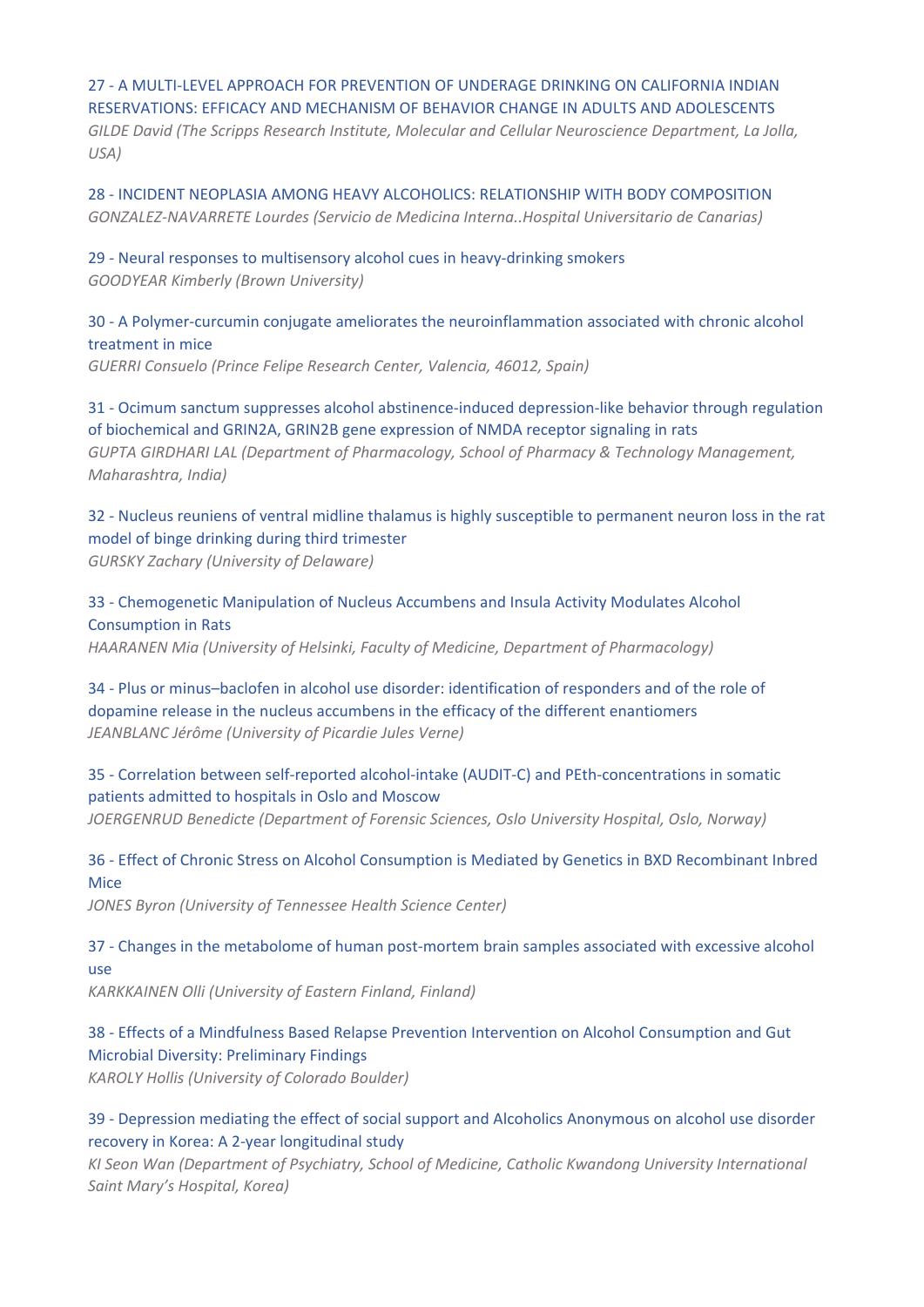40 ‐ Does a glucagon‐like peptide 1 (GLP‐1) receptor agonist reduce alcohol intake in patients with alcohol dependence?

*KLAUSEN Mette Kruse (Psychiatric Centre Copenhagen, Rigshospitalet, University Hospital of Copenhagen, Denmark)* 

41 - Why me? One midline thalamic nucleus is critically important for hippocampo-prefrontal cortex communication and vulnerable to alcohol exposure during third trimester equivalent *KLINTSOVA Anna (University of Delaware)* 

42 - Tuftsin peptide analog prevents ethanol-induced cognitive impairment in aged alcohol-withdrawn rats through modulation BDNF signaling pathway

*KOLIK Larisa (Federal State Budgetary Institution "Research Zakusov Institute of Pharmacology", Moscow)* 

43 ‐ Alcohol‐related mortality in the WHO European region: sex‐specific trends and predictions *KÖNIG Daniel (Clinical Division of Social Psychiatry, Department of Psychiatry and Psychotherapy, Medical University of Vienna)* 

44 ‐ BRIEF INTERVENTION AIMED AT FETAL ALCOHOL SYNDROME PREVENTION: EFFICACY STUDY *KULIEVA Almara (Saint Petersburg State University)* 

45 ‐ What does impact health related quality of life in alcohol use disorder: cognitive deficits, anxiety or depression?

*LAHBAIRI Najlaa (Normandie Univ, UNICAEN, PSL Université, EPHE, INSERM, U1077, GIP Cyceron, NIMH, Caen)* 

46 ‐ Withdrawal history is associated with sleep and cognitive alterations in recently detoxified alcohol use disorder patients

LANIEPCE Alice (Normandie Univ, UNICAEN, PSL Research University, EPHE, INSERM, U1077, CHU de Caen)

47 - What can we learn from epidemiology in alcohol research? Recent findings from large populationbased cohorts.

*LEMOGNE Cédric (Centre Ambulatoire d'Addictologie, Hôpital Européen Georges Pompidou)* 

48 ‐ Baclofen Modulates Psychophysiological Responses to Appetitive Cues in Treatment‐seeking Alcohol Use Disorder Individuals

*LOGGE Warren (Sydney Local Health District, Sydney, Australia)* 

49 ‐ Affect preceding drinking sessions predicts increased alcohol consumption in University students: an experience sampling approach

*LOGGE Warren (Sydney Local Health District, Sydney, Australia)* 

50 ‐ Brain metabolites and hypothalamic‐pituitary‐adrenocortical activity during baclofen treatment in alcohol dependent patients: modulation by the GABAB receptor polymorphism rs29220 *LOGGE Warren (Sydney Local Health District, Sydney, Australia)* 

51 - The active ingredients of Bupleurum falcatum, saikosaponins A and D, but not C, reduce alcohol selfadministration in rats

*MACCIONI Paola (Neuroscience Institute, National Research Council of Italy, Section of Cagliari, Monserrato, Italy)*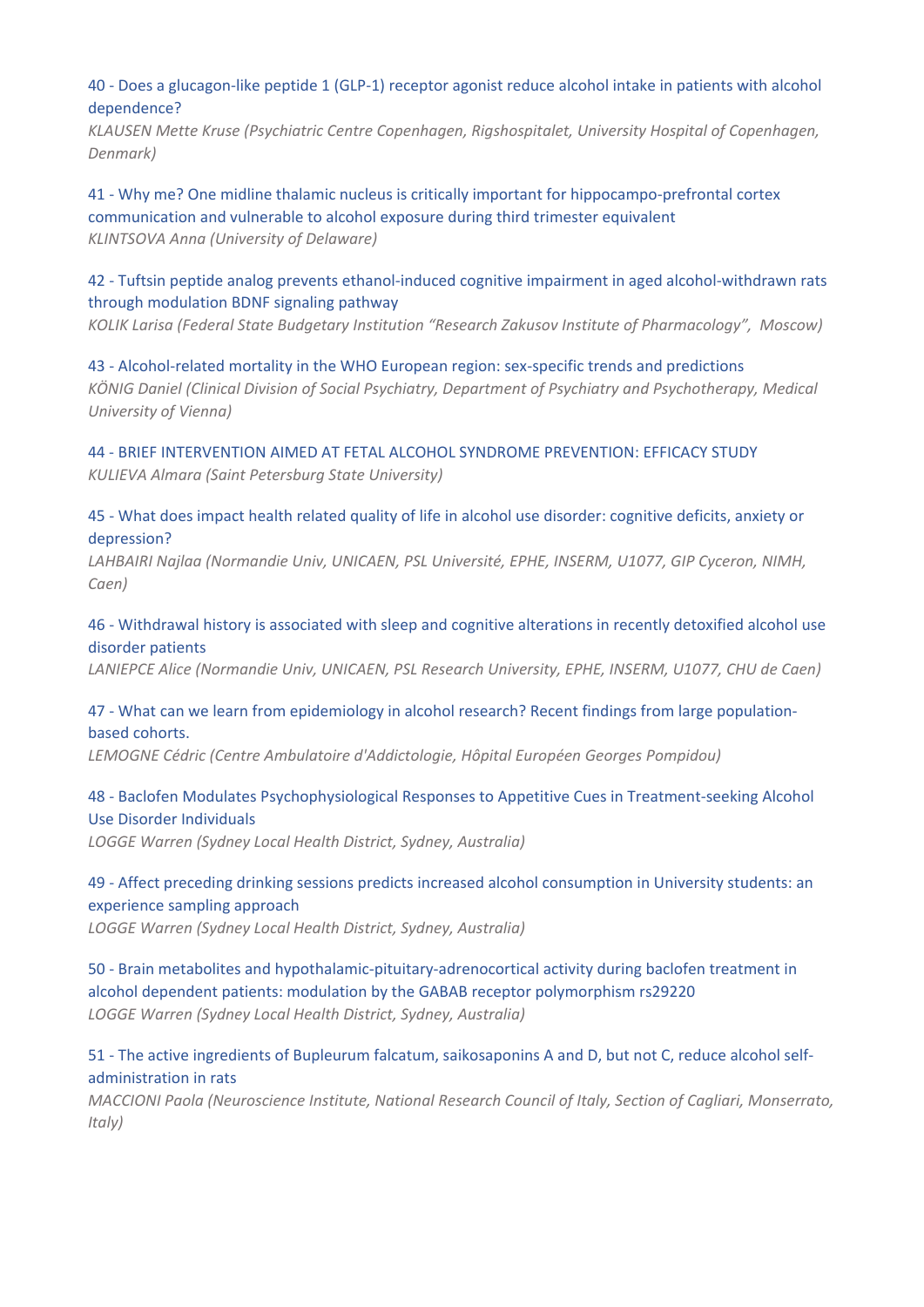52 ‐ Is it relevant to postpone psychosocial treatment of alcohol dependence by one month to favor early neuropsychological recovery?

*MAILLARD Angéline (Normandie Univ, UNICAEN, PSL Research University, EPHE, INSERM, U1077, CHU de Caen)* 

53 ‐ Development of a peripherally restricted CB1 receptor antagonist for alcohol induced liver disease *MAITRA Rangan (RTI International)* 

54 ‐ Preventing stigma and dehumanization towards persons with alcoholic use disorder: a multicategorization proposition

*MANGE Jessica (Laboratoire de Psychologie Caen Normandie, UNICAEN)* 

55 ‐ TELOMERE LENGTH AND POLYMORPHISMS IN TELOMERASE GENES AMONG PATIENTS WITH ALCOHOL USE DISORDERS

*MARCOS Miguel (University Hospital of Salamanca‐IBSAL)* 

56 ‐ Impact of Chronic Alcohol Exposure and Withdrawal on Hepatocellular Carcinoma Aggressiveness *MARIé Constance (Groupe de Recherche sur l'Alcool et les Pharamcodépendances (GRAP) ‐ INSERM U1247)* 

57 - The Effects of Environmental Enrichment on Intermittent 20% Ethanol Intake in Long-Evans Rats *MARTINETTI Margaret (The College of New Jersey)* 

58 ‐ Effect of Behavioral "Super‐Intervention" in Adolescence on Cortically‐Projecting Cholinergic Neurons in a Rodent Model of Fetal Alcohol Spectrum Disorders (FASD) *MILBOCKER Katrina (University of Delaware)* 

59 ‐ Violations of a healthy behavior of pregnant women: pilot study *MOSHKIVSKAYA Valentina (Saint Petersburg Maternity Hospital)* 

60 ‐ VALIDITY OF THE SELFPERCEPTION OF ALCOHOL CONSUMPTION AMONG FRESHMEN *MOURE‐RODRIGUEZ Lucia (Complexo Hospitalario Universitario de Ourense, Spain)* 

61 ‐ Relationship between liver fibrosis and liver iron in patients with alcoholic liver disease *MUELLER Johannes (Dept. of Internal Medicine, Salem Medical Center and Center for Alcohol Research, University of Heidelberg, Germany)* 

62 ‐ Identification of novel epigenetic biomarkers of alcohol dependence in brain and blood *NIERATSCHKER Vanessa (Department of Psychiatry and Psychotherapy, University of Tuebingen)* 

63 ‐ Représentations socioculturelles et stigmatisation liée au Trouble de l'Usage d'alcool *NUBUKPO Philippe (Unité de recherche et de Neurostimulation, Centre Hospitalier Esquirol, Limoges, France)* 

64 ‐ Clinical and biological monitoring of subjects with Alcohol Use Disorder after alcohol withdrawal treatment

*NUBUKPO Philippe (Unité de recherche et de Neurostimulation, Centre Hospitalier Esquirol, Limoges, France)* 

65 Sociocultural Representations and Stigmatization Related to Alcohol Use Disorder : The Perspective of Patients, their Relatives, and Professionals at a University Addiction Center in Limoges (France) *NUBUKPO Philippe (Unité de recherche et de Neurostimulation, Centre Hospitalier Esquirol, Limoges, France)*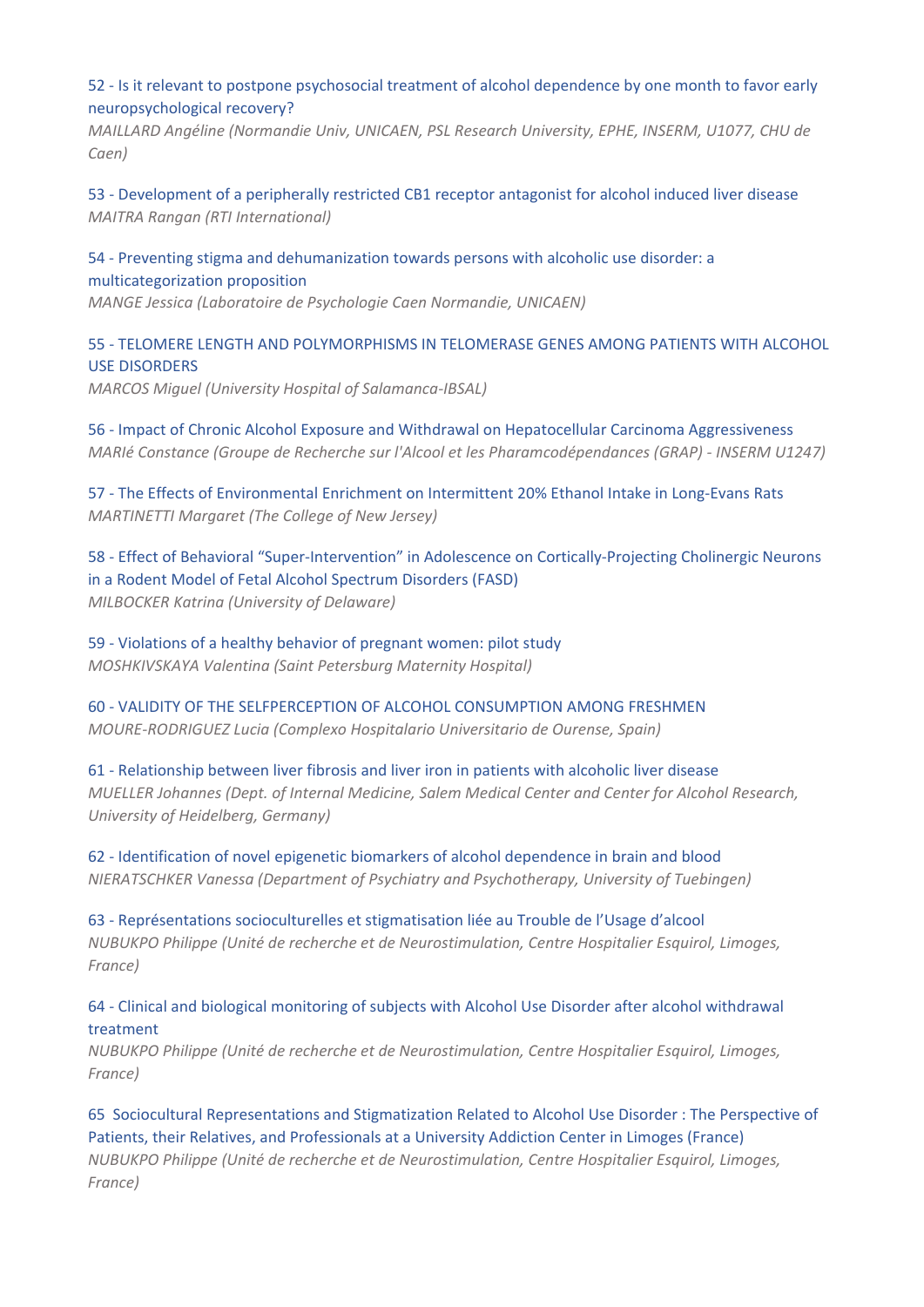66 ‐ IMPACT OF ADDICTOLOGY EXPERT PATIENTS ON MEDICAL STUDENTS: A QUALITATIVE STUDY *OBADIA Chanaelle (UFR médecine Paris Diderot, UMR‐S‐1123 ECEVE, France* 

67 ‐ Alcohol‐related Brain Injury in Alcohol Use Disorder Patients Attending a UK Secondary Care Hospital *OWENS Lynn (Royal Liverpool University Hospital)* 

68 ‐ Assessing the genetic aspects of subjective level of response to alcohol in an American Indian population through whole genome association and pleiotropic analyses *PENG Qian (The Scripps Research Institute, Department of Neuroscience, La Jolla, CA 92037 USA)* 

69 ‐ Comparing non‐treatment‐seeking participants in alcohol medication research studies across demographic and clinical variables by geographic location *PERCIBALLI Roberta (Center for Alcohol and Addiction Studies, Brown University, USA)* 

70 ‐ Effects of smoking on endogenous hormones in individuals with alcohol use disorder *PERSAUD Bianca (Brown University)* 

#### 71 ‐ Relationships between hepatic function, cognitive status and cerebral macrostructure in Alcohol Use Disorder patients (AUD)

*PITEL Anne‐Lise (Normandy Univ, UNICAEN, PSL Université, EPHE, INSERM, U1077, CHU de Caen, GIP Cyceron, Neuropsychologie et Imagerie de la Mémoire Humaine, Caen, France)* 

#### 72 ‐ Acute IP administration of N‐acetylcysteine prevents the activation of the mesocorticolimbic system triggered by intra‐VTA ethanol administration in rats

*POLACHE Ana (Department of Pharmacy and Pharmaceutical Technology and Parasitology University of Valencia)* 

## 73 - Real-time Drinking, Age of Drinking Onset, and Other Drug Use Predict Adverse Alcohol Use Consequences of Tertiary Students

*POULTON Antoinette (Melbourne School of Psychological Sciences, University of Melbourne, Parkville, Australia)* 

74 ‐ DNA Methylation Analysis of the GABRA2 receptor subunit in alcohol dependence *PREUSS Ulrich (Vitos Hospital Herborn, Martin‐Luther University Halle‐Wittenberg)* 

75 ‐ In search of perfection: defining new approaches to improve the EIBI‐culture in general practice *PUSSIG Bram (KU Leuven)* 

76 ‐ Role of Estrogen in the gender effect of Binge‐drinking on hippocampus LTD in young adult rats *RABIANT Kevin (Groupe de Recherche sur l'Alcool et les Pharmacodépendances UMR 1247)* 

77 ‐ Alcohol consumption and gender gap in cardiovascular mortality in Europe *RAZVODOVSKY Yury (Grodno State Medical University)* 

## 78 ‐ Physical activity reverses the increase in ethanol oral self‐administration induced by social defeat in male mice.

*REGUILóN Marina D (Unit of Research on Psychobiology of Drug Dependence, Facultat de Psicologia, Universitat de València)* 

#### 79 ‐ INCIDENTAL NEOPLASIA AND MORTALITY AMONG HEAVY ALCOHOLICS

*RIBOT HERNáNDEZ Iván (Servicio de Medicina Interna del Hospital Universitario de Canarias.)*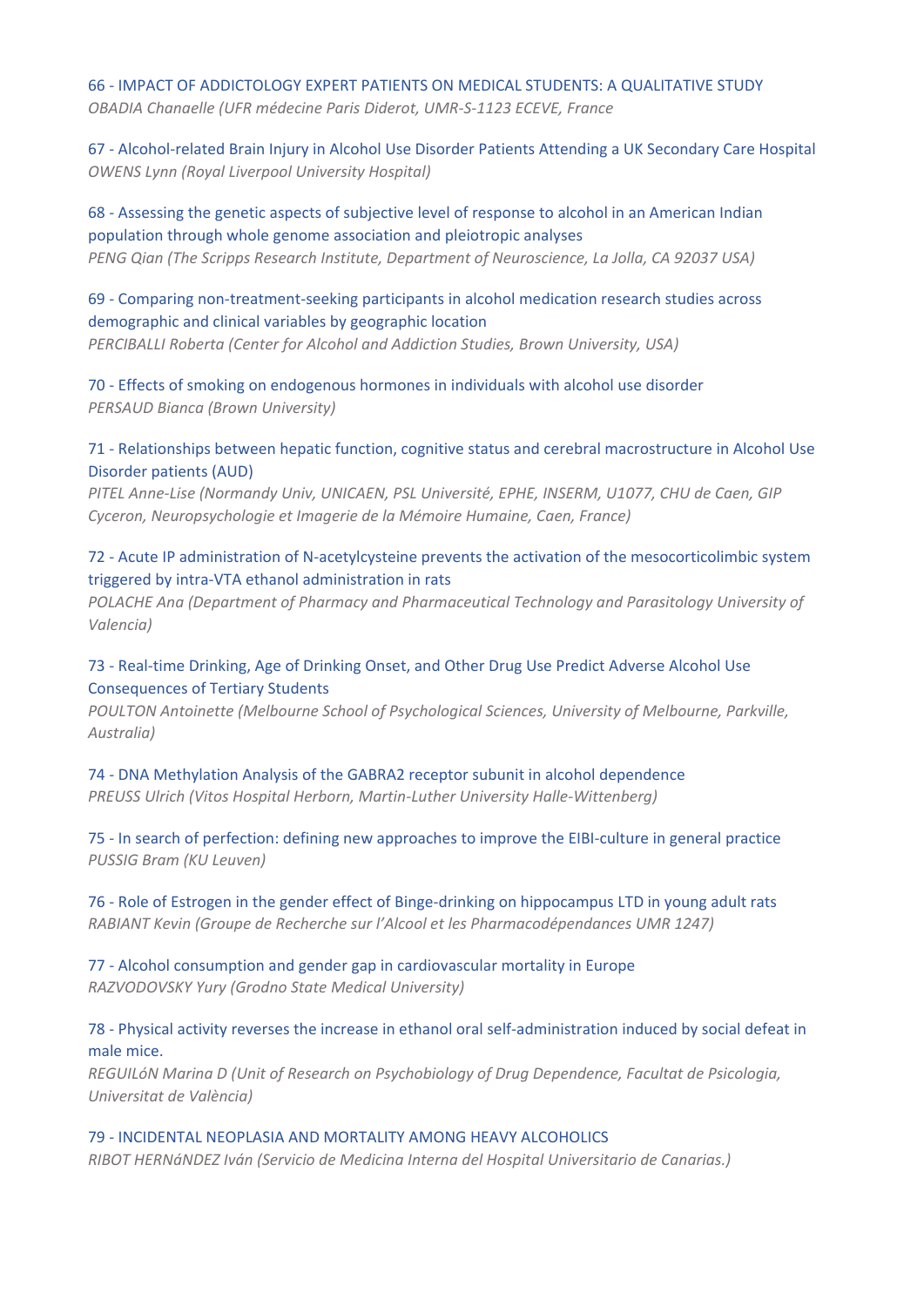## 80 ‐ Effects of Alcohol Hangover on Working Memory Process in University Students ‐ An Electroencephalography Study

*RODRIGUES Rui (Psychological Neuroscience Lab, University of Minho)* 

81 - Gut barrier disruption in alcohol-related liver disease is characterised by broad alterations of physiological transcriptional profiles and increased bacterial translocation *RIVA Antonio (Institute of Hepatology (Foundation for Liver Research), London, UK* 

## 82 - Don't stress the amygdala – the role of pro- and anti-stress amygdalar systems in alcohol use disorder (AUD)

*ROBERTO Marisa (The Scripps Research Institute)* 

## 83 - Chronic alcohol exposure in alcohol-preferring (sP) rats provokes mild brain and liver inflammatory responses and a specific atrophy of the corpus callosum

*RUBIO Marina (Normandie Univ, UNICAEN, INSERM, UMR‐S U1237, Physiopathology and Imaging of Neurological Disorders, Caen, France)* 

## 84 - Nalmefene alleviates alcohol-induced neuroinflammation: a PET imaging study with [18F]DPA-714 in an adolescent rats

*SABA Wadad (Service Hospitalier Frédéric Joliot UMR1023 Inserm/CEA/CNRS/Université Paris Sud/Univ. Paris Saclay)* 

#### 85 ‐ Dimensionality and Scale Properties of DSM‐5 Alcohol Use Disorder *SAHA Tulshi (National Institute on Alcohol Abuse and Alcoholism National Institutes of Health, Maryland, USA)*

86 ‐ Long lasting epigenetic marks of alcohol on circadian and stress regulatory genes *SARKAR Dipak (Endocrinology Program and Department of Animal Sciences, Rutgers University, USA)* 

## 87 - Assessing decision-making impairments in a rodent model of Binge Drinking using relevant tools : The Rat Gambling Task and ex‐vivo Fast‐Scan Cyclic Voltammetry

*SAUTON Pierre (Groupe de Recherche sur l'Alcool et les Pharmacodépendances)* 

## 88 - Measuring alcohol craving after virtual reality exposure: A method comparison in social drinkers *SIMON Jessica (Liege University)*

## 89 - Impact of Chronic Alcohol Consumption and Withdrawal on Hippocampus or Striatum-dependent Learning and Related Synaptic Plasticity

*TOCHON Léa (CNRS UMR 5287, Institut de Neurosciences Cognitives et Intégratives d'Aquitaine, Bordeaux, France)* 

## 90 - Lack of alpha5 nicotinic receptors increases alcohol self-administration at high dose and reverses the pattern of alcohol‐induced neuronal activity in VTA and IPN

*TOCHON Léa (CNRS UMR 5287, Institut de Neurosciences Cognitives et Intégratives d'Aquitaine, Bordeaux, France)* 

91 - Impact of alcohol exposure on the development and maturation of the! cerebral cortex *VAN HEES Laura (GIGA‐Stem Cells, Interdisciplinary Cluster for Applied Genoproteomics, University of Liège, Belgium)* 

92 - Characterization of the behavioral sensitization and the conditioned response induced by long-term daily exposure to alcohol in DBA2/j and Swiss mice *VAN INGELGOM Théo (Liege University)*